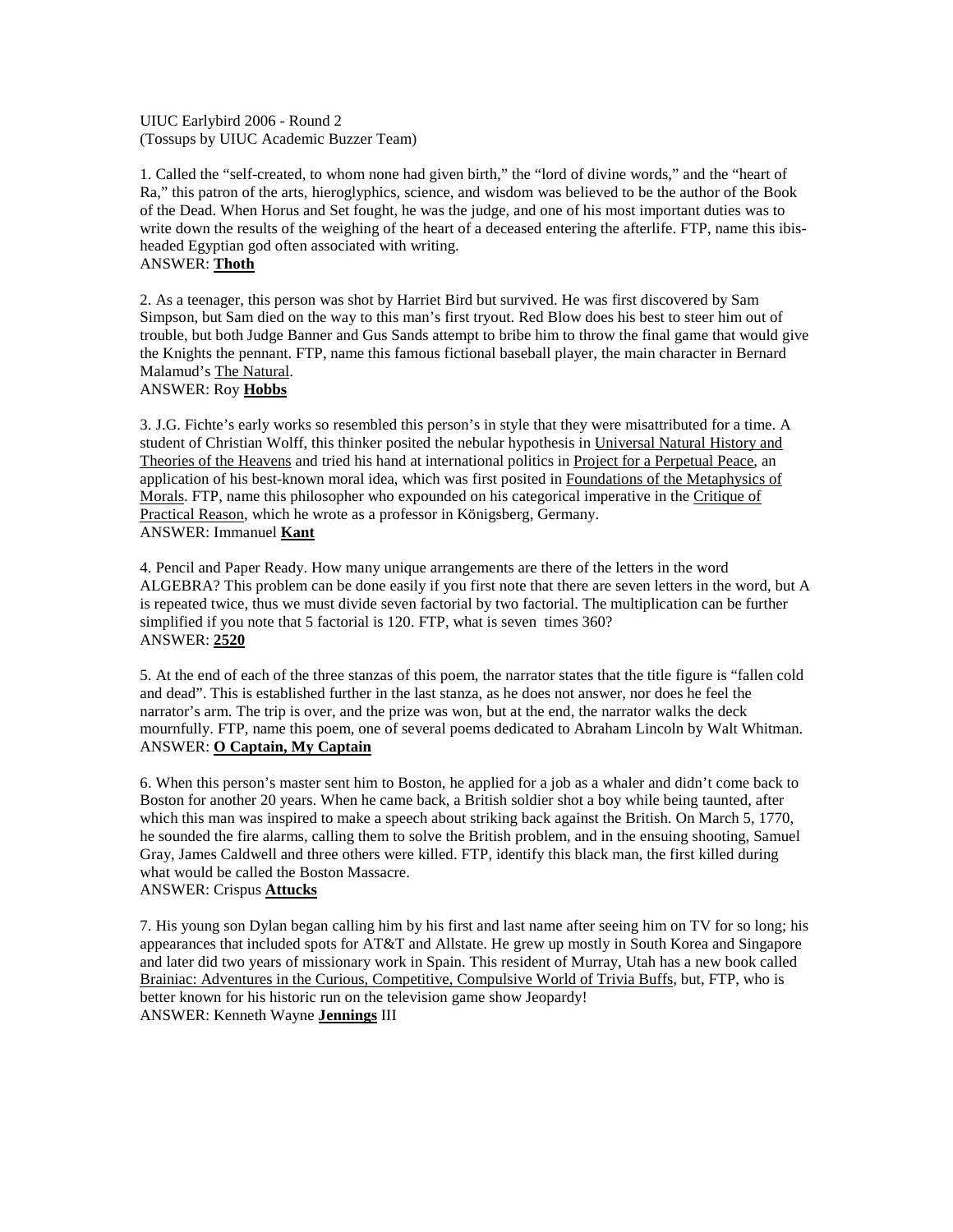8. Upon hearing a false rumor that he was dead, Thebes revolted, and he rushed south and sacked the city except for Pindar's home and the temples. When the son of Parmenion was implicated in a conspiracy against him, he killed both Parmenion and his son, alienating his soldiers. The Egyptians saw him as the son of Amon-Ra and, after sacking, Persepolis he became the ruler of the Persian empire. FTP, name this son of Philip II of Macedon, a man whose conquests went as far east as northern India. ANSWER: **Alexander the Great** (or **Alexander III**)

9. For his first film, he directed the first feature-length film made in Hollywood, The Squaw Man, in 1913. He formed a production company with Jesse Lasky and Sam Goldwyn that later became Paramount Pictures. His fame was so great that he was paid \$10,000 to play himself in Billy Wilder's Sunset Blvd. FTP, name this man noted for his style of putting more money into production value than into big name stars; the director of Cleopatra and The Ten Commandments. ANSWER: Cecil B. **DeMille**

10. This state's highest point, Granite Peak, features a plateau called "Froze-to-Death." The four designs voted on for its 2007 state quarter included a bull elk, a bison skull, and two featuring the words "Big Sky Country." Because its population is still under one million, its Senators Conrad Burns and Max Baucus represent two-thirds of its Congressional delegation. FTP, name the state adjacent to more Canadian provinces than any other.

# ANSWER: **Montana**

11. Schmieder assembled the authoritative catalogue of this person's work, the BWV. Re-discovered by Mendelsshon in 1829, this artist's English Suites inaugurated the genre of keyboard partitas, while his Cantatas and Orgel-Büchlein are among the most frequently performed works of sacred music. This composer's immortal works include a Mass in B minor, the St. Matthew Passion, a Tocatta and Fugue in D minor, and the Brandenburg Concertos. FTP, name this notable admirer of Buxtehude [BOOKS-tuh-youduh] and Kantor of the Leipzig Tomaskirche [TOM-us-ker-kuh], the most notable composer of the German Baroque.

ANSWER: **J**ohann **S**ebastian **Bach** (accept Johann **Sebastian Bach**; prompt on "Bach" or "J. Bach" or "Johann Bach")

12. Though it isn't length, in the cgs system of units, this quantity is measured in centimeters; this makes sense because it can be viewed as a purely geometric property of an object. For two parallel conducting plates, this quantity is proportional to the area of the plates and inversely proportional to the plate separation. FTP identify this electrical quantity defined as the ratio of charge to voltage on a body and that, in the SI system, is measured in Farads.

### ANSWER: **capacitance**

13. This person depicted a subject close to his heart in The Little Fur and Venus and Adonis, namely, his third wife Helena Fourment, who also appears on the left in his Garden of Love. His second career as an ambassador lead to the Allegory of Peace and War, which may have motivated Charles I to choose him to decorate the ceiling of the royal Banqueting Hall at Whitehall Palace. FTP, name this painter known for his decoration of the Luxembourg Palace with scenes from the life of Marie de' Medici; a German-born Belgian painter known for the plumpness of his female nudes.

# ANSWER: Peter Paul **Rubens**

14. Nöldeke's 1860 History of this book was highly influential for a number of years. The title of Hafez is reserved for someone capable of reciting its entirety; this work is split into thirty ajza' for purposes of recitation, but it is more conventionally divided into one hundred sixteen chapters, known as surahs. FTP, name this self-described "well-preserved tablet" that is held to be co-perfect and co-equal with Allah as the chief holy book of Islam.

ANSWER: the **Qur'an**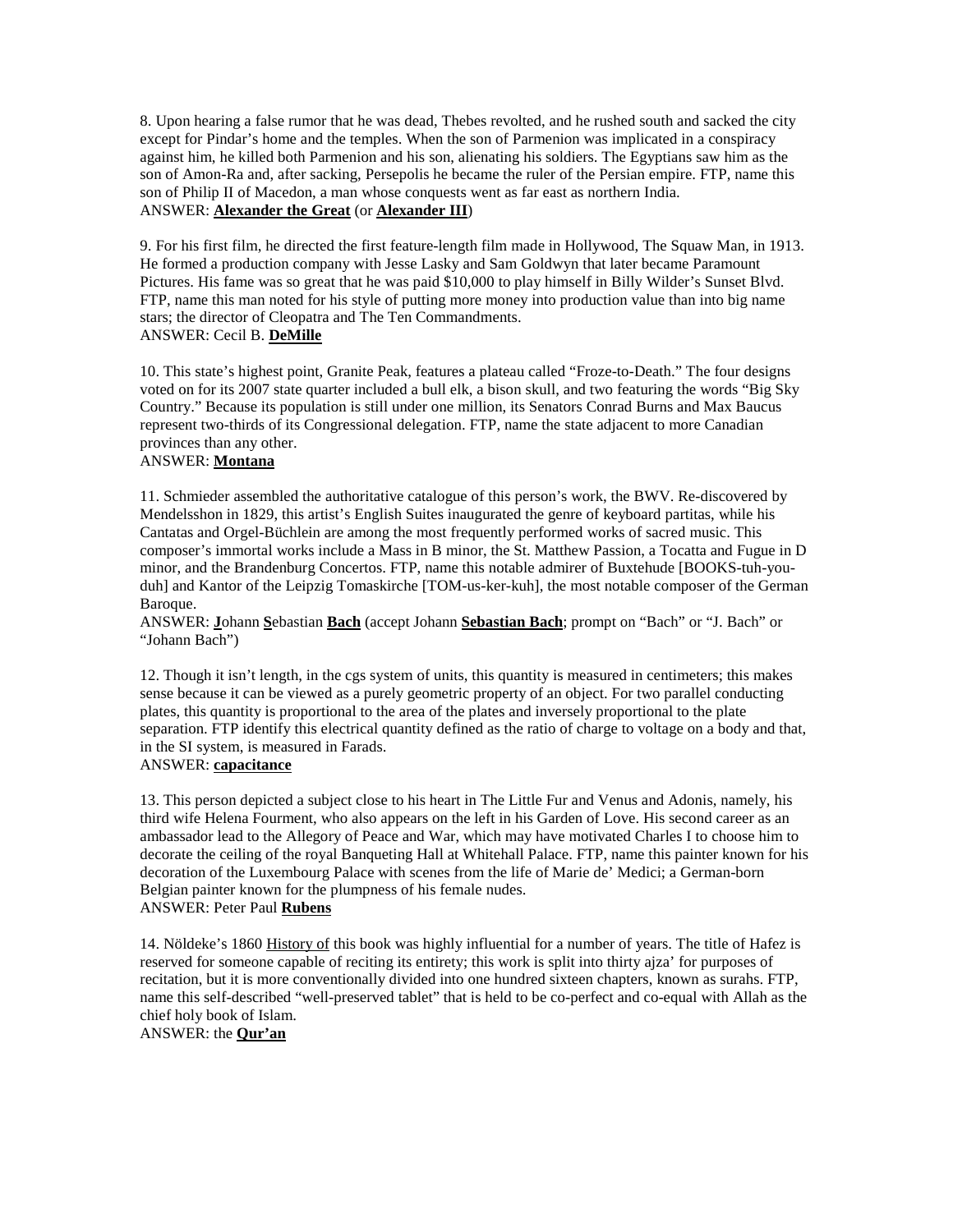15. James Joyce utilized these kinds of words in Finnegan's Wake, though they were created hundreds of years earlier when Humpty Dumpty explained what they were using the word slithy. Coming from the French for "coat rack," historical examples include Gestapo and Californication. FTP, Lewis Carroll created what kind of word that is a combination of two words "packed up" into one? ANSWER: **portmanteau** words

16. This body's inner membrane increases its surface area-to-volume ratio by many folds known as cristae. This membrane-enclosed system's genetic properties lead to the endosymbiotic hypothesis, the idea that it originated as a captured prokaryote. This organelle has its own DNA which, in humans, is inherited only from the mother. ATPase proteins permeate this cellular organelle's membranes since its function is to create ATP. FTP, identify this organelle, the "powerhouse" of the cell. ANSWER: **mitochondrion** (or **mitochondria**)

17. Martin Dies was the first chairman of this and Richard Nixon was a member of it. In 1969 it was renamed the Internal Security Committee, though it was abolished six years later. In 1947, it charged Alvah Bessie, Herbert Biberman and eight others in the entertainment industry with contempt and sent the Hollywood Ten to prison. FTP, name this Congressional committee which was used by Joseph McCarthy to rise to power.

ANSWER: **H**ouse **U**n-American **A**ctivities **C**ommittee

18. This person's father was a military governor appointed by Emperor Sigismund II and a member of the Order of the Dragon. When his father was assassinated and his brother Mircea buried alive, he vowed to have revenge. Upon claiming the throne of Wallachia, he invited the boyars to a feast and then arrested them, beginning his reign of terror. FTP, name this famous count who is notorious for having people executed by impalement.

ANSWER: **Vlad** the **Impaler** (accept **Vlad III** or **Vlad Dracula** or **Vlad Tepes**; prompt on "Vlad")

19. While serving as a professor in São Paulo, Brazil, this person did research on the natives there, resulting in Tristes Tropiques. In the first book of his Mythologiques series, The Raw and the Cooked, he examines a Bororo myth and its variations all around the world. The school of thought he developed believes that all cultures are built around the four relationships of brother and sister, husband and wife, father and son and the mother's brother and the sister's son. FTP, name this French anthropologist most famous for publishing his first major work, The Structure of Kinship in 1949.

ANSWER: Claude **Lévi-Strauss**

20. Events culminating in the event with this nickname started with the dismissal from a factory of four workers from who happened to be members of a union headed by Father George Gapon. Over the next few days, over 100,000 workers went on strike and Father Gapon wrote a petition which was signed by over 150,000 people. A large procession followed him when he tried to present it to the czar and, upon arriving at the palace, they were fired upon. FTP, give the sanguine nickname for the events of January 22, 1905 in St. Petersburg, Russia.

### ANSWER: **Bloody Sunday**

21. For simple molecules, the atom with the lowest value of this is likely to be the center. When determining the nature of a bond between atoms, the difference in this quantity can indicate whether or not that bond is ionic. Although there are many scales used to measure this quantity, the Pauling scale is the only one discussed in elementary chemistry classes; it arbitrarily sets the maximum at 4. Fluorine has the highest value of, FTP, this chemical property that is the tendency of an atom to attract electrons to itself. ANSWER: **electronegativity**

22. In the first edition, Lewis Theobald is given the leading role, but in the final edition, Colley Cibber is named emperor. In the third book, Cibber falls asleep, and sees the past, present, and future, where Dullness rules over all. In the fourth book, Dullness' reign extends to scholarship, art, and science. Alexander Pope attacks his critics in, FTP, what work, the "dunce-epic?" ANSWER: The **Dunciad**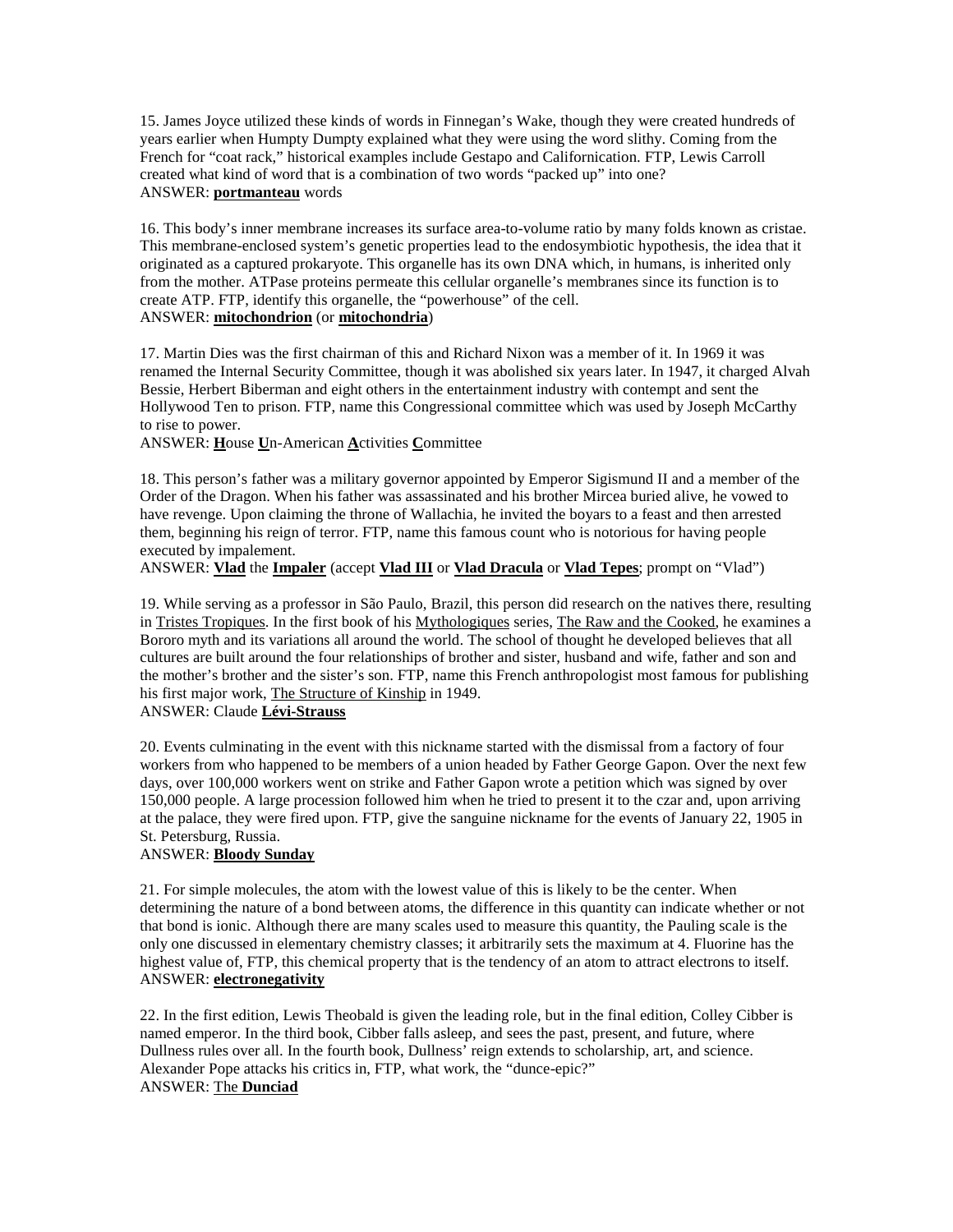UIUC Earlybird 2006 - Round 2 (Bonuses by UIUC Academic Buzzer Team)

1. Identify these things from thermodynamics FTPE.

[10] This is the transitive law for thermodynamic systems. It states that if A is in thermal equilibrium with B and B is in thermal equilibrium with C, then A must be in thermal equilibrium with C. ANSWER: **zero**th law of thermodynamics

[10] The second law of thermodynamics states that this thermodynamic quantity must increase over time for an isolated system.

### ANSWER: **entropy**

[10] According to the third law of thermodynamics, this is the entropy of a crystalline solid at absolute zero.

ANSWER: **zero**

2. Name the following participants in the neoclassicist movement FTPE.

[10] This favorite of Napoleon created Madame Recamier, The Lictors Bring to Brutus the Bodies of His Sons, The Oath of the Horatii, The Death of Socrates, and Death of Marat.

ANSWER: Jacques-Louis **David** [dah-VEED]

[10] Noted for his longevity and proclivity for female nudes, this portraitist created Apotheosis of Homer in a neoclassical period, but is better known for The Turkish Bath and La Grand Odalisque.

ANSWER: Jean-Auguste-Dominique **Ingres** [AHN-gruh]

[10] This foremost neoclassical sculptor created such marbles as Napoleon Bonaparte as Mars Pacificator and Pauline Borghese as Venus Victorious, which is hated by every woman I know for some reason. ANSWER: Antonio **Canova**, marquis d'Ischia

3. Give the charge on each of these polyatomic ions FTPE.

[10] Nitrate. ANSWER: **minus one** (accept **one minus**) [10] Dichromate. ANSWER: **minus two** (accept **two minus**) [10] Thiocyanate. ANSWER: **minus one** (accept **one minus**)

4. Maslow's hierarchy of needs is commonly shown pictorially as a pyramid. Given these descriptions, identify the described level of Maslow's hierarchy of needs FTPE.

[10] At the base of the pyramid are these needs, which are the most basic of all. They include things such as water, food, and, allegedly, sleep.

### ANSWER: **physiological** needs

[10] This second level of Maslow's pyramids consists of the most basic desires of human beings.

According to Maslow these needs come before love and friendship.

ANSWER: **safety** needs (or **security** needs)

[10] At the top of Maslow's pyramid is this state, in which a person has all of their needs fulfilled. People who have reached this state have learned how to use their unique skills to live their life the best they can. ANSWER: **s**elf-**a**ctualization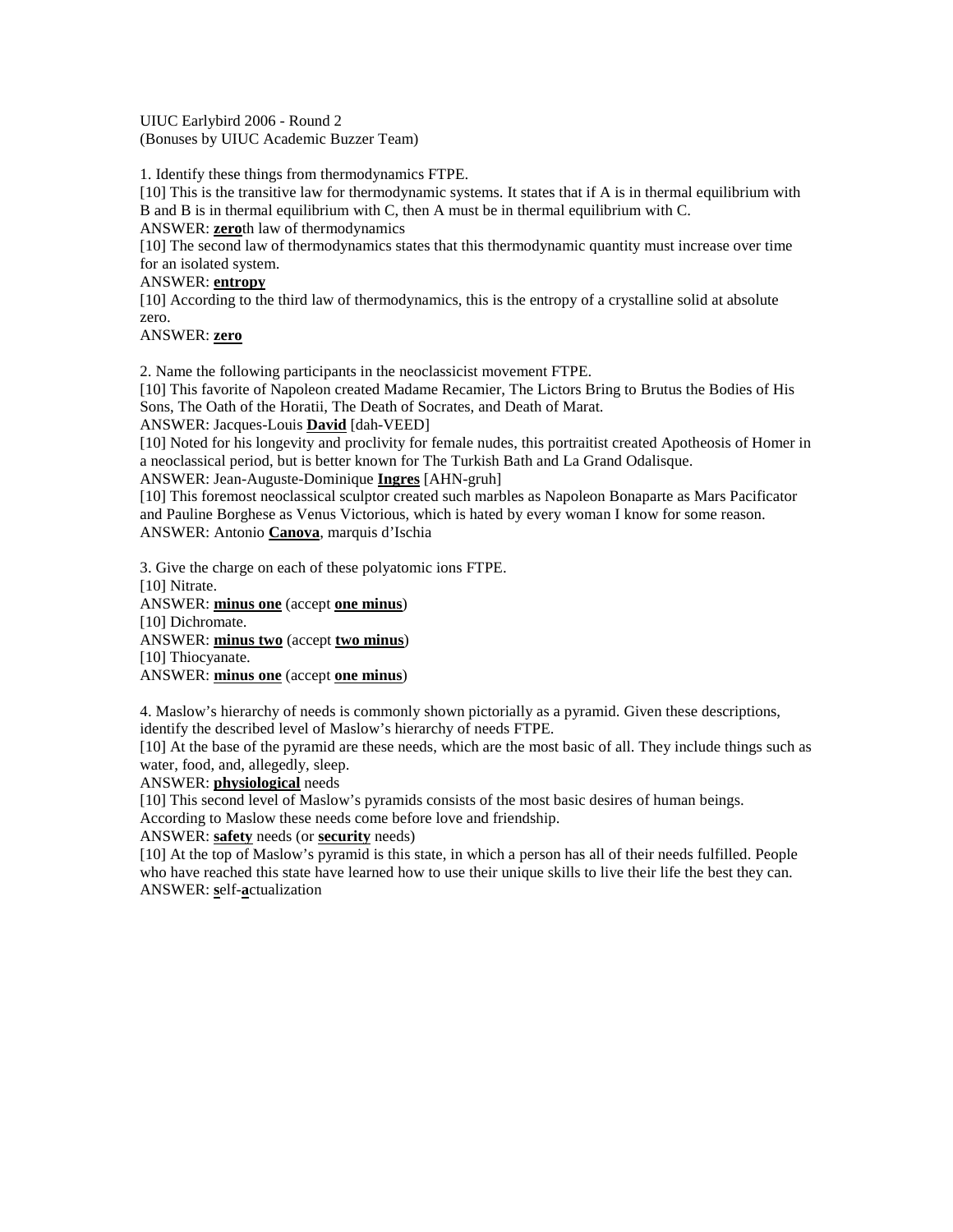5. Answer the following about biochemistry FTPE.

[10] This term denotes carbon-containing compounds that are produced by organisms. The incorrect belief that compounds of this kind are produced only by living things is known as vitalism.

# ANSWER: **organic**

[10] Vitalism was debunked in 1828 when Friedrich Wöhler produced this nitrogenous organic waste,  $H<sub>2</sub>NCOH<sub>2</sub>$ , by reacting ammonium and cyanate.

### ANSWER: **urea** (or **carbamide**)

[10] A 1953 experiment by this University of Chicago student and Harold Urey showed that amino acids may be spontaneously synthesized by an electric discharge in conditions similar to those on primordial Earth.

### ANSWER: Stanley **Miller**

6. Name these things related to One Hundred Years of Solitude, FTPE.

[10] This Chilean is the author of One Hundred Years of Solitude.

#### ANSWER: Gabriel Garcia **Marquez**

[10] This is the town in which the story takes place. It was originally believed to have no connection to the outside world. When it was founded, it only had twenty adobe houses.

#### ANSWER: **Macondo**

[10] Name the family central to the story that resides in Macondo. José Arcadio thinks ice is the greatest invention, and Úrsula accidently discovers the path connecting the village to other places. ANSWER: **Buendía** family

#### 7. Name the battles from the Napoleonic Wars FTPE.

[10] Also known as the Battle of the Three Emperors, this August, 1805 battle is a major event in Tolstoy's War and Peace.

ANSWER: Battle of **Austerlitz**

[10] This 1812 French defeat by the Russians under the command of General Mikhail Kutusov, was the single bloodiest battle during the wars.

#### ANSWER: Battle of **Borodino**

[10] This 1805 naval battle was won by England, but Admiral Horatio Nelson died in the fighting. ANSWER: Battle of **Trafalgar**

#### 8. Answer the following about a Greek hero FTPE.

[10] Accused of rape by Stheneboea, this somewhat devious Corinthian hero was sent by king Proteus of Argos to Lydia to be disposed of. However, a bridle provided by Athena allowed him to avoid death. ANSWER: **Bellerophon**tes (or **Hipponous**)

[10] Bellerophon used his magic bridle to capture and tame this winged horse. With its help, he made the Chimera eat lead, killing it.

### ANSWER: **Pegasus**

[10] This king of Lydia set for Bellerophon the task of slaying the Chimera. When Bellerophon succeeded, he saw the error of trying to kill the man and gave Bellerophon his daughter in marriage. ANSWER: **Iobates**

9. The television poker boom has led to new "careers" for a number of professional players. FTPE: [10] He won the 2000 European Finals of Poker at the Aviation Club in Paris, now a stop on the World Poker Tour, which he co-hosts.

### ANSWER: Mike **Sexton**

[10] This former attorney in the Los Angeles District Attorney's office won two World Series of Poker bracelets in 2005 and is a co-host of the Professional Poker Tour.

### ANSWER: Mark **Seif**

[10] This two-time winner from the first season of the World Poker Tour occasionally picks up the microphone as a poker commentator for Fox Sports.

# ANSWER: Howard **Lederer**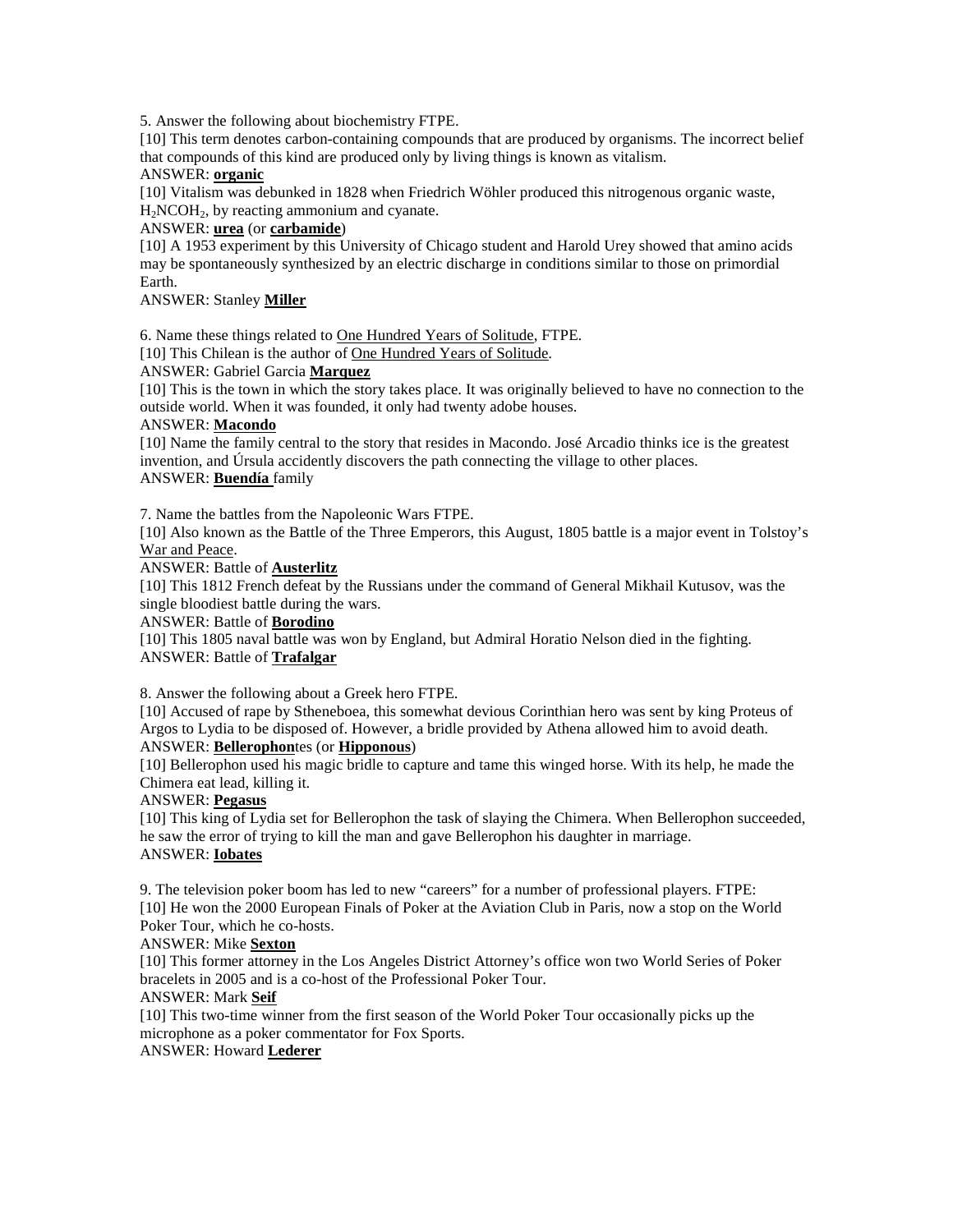10. Name these characters from Oedipus Rex FTPE.

[10] He returns from the Oracle at Delphi to tell Oedipus that the plague will leave Thebes when the murderer of King Laius is killed or banished.

# ANSWER: **Creon**

[10] He is lead by a small boy because he is blind, and Oedipus accuses him of being part of a plot with Creon to remove Oedipus from power.

### ANSWER: **Tiresias**

[10] She was Laius' wife but is now married to Oedipus. Upon learning that she married her son, she kills herself.

# ANSWER: **Jocasta**

11. Answer the following about movements to ban alcohol consumption in the United States FTPE. [10] This leader in the temperance movement in the late 19th century was infamous for tearing up bars with a hatchet.

ANSWER: Carrie **Nation**

[10] Also known as the National Prohibition Act, it prohibited the manufacture, transportation and sale of beverages containing more than 0.5 per cent alcohol.

ANSWER: the **Volstead** Act

[10] This amendment, passed in 1933, effectively ended Prohibition.

ANSWER: the **21st** Amendment

12. FTPE find the following trigonometric values.

[10] The sine of x given that the cosine of x is one third.

ANSWER: **two square root two over three** (accept **square root eight-ninths** or other equivalents)

[10] The tangent of x given that the secant of x is two.

ANSWER: **square root of three**

[10] The cotangent of x given that the cosecant of x is square root three.

ANSWER: **square root of two**

13. Answer the following about the Russo-Japanese War FTPE.

[10] The war began when Japan, without declaring war, attacked the Russian fleet at this port. ANSWER: Port **Arthur**

[10] In May, 1905, the Japanese fleet under Count Togo defeated the Russian Navy at this major battle. ANSWER: the Battle of **Sushima** Strait

[10] This peace treaty, negotiated by President Theodore Roosevelt, ended the war in 1906. ANSWER: the Treaty of **Portsmouth**

14. Answer each of the following about the literature of a certain country FTP.

[10] The "Five Classics" comprise some of the earliest of this nation's extant literature. Some of the vernacular fiction from its Yüan Dynasty is attributed to Lo Kuan-chung.

### ANSWER: **China** (accept any variation of **China**)

[10] Among the works attributed to Lo Kuan-chung is this well-known historical epic, which tells of the period following the Han Dynasty during which China was divided into a trio of warring states. ANSWER: **Romance of the Three Kingdoms** (or **San-kuo chih yen-i**)

[10] This foremost Ming comic novel is the magnum opus of Wu Cheng'en. It tells the story of Xuanzang and his overland voyage to India in search of Buddhist sacred texts in which he is joined by a simian demigod.

ANSWER: **Journey to the West** (or **Monkey** or **Journey to the West** or **Xiyouji** or **Hsi-yu chi**)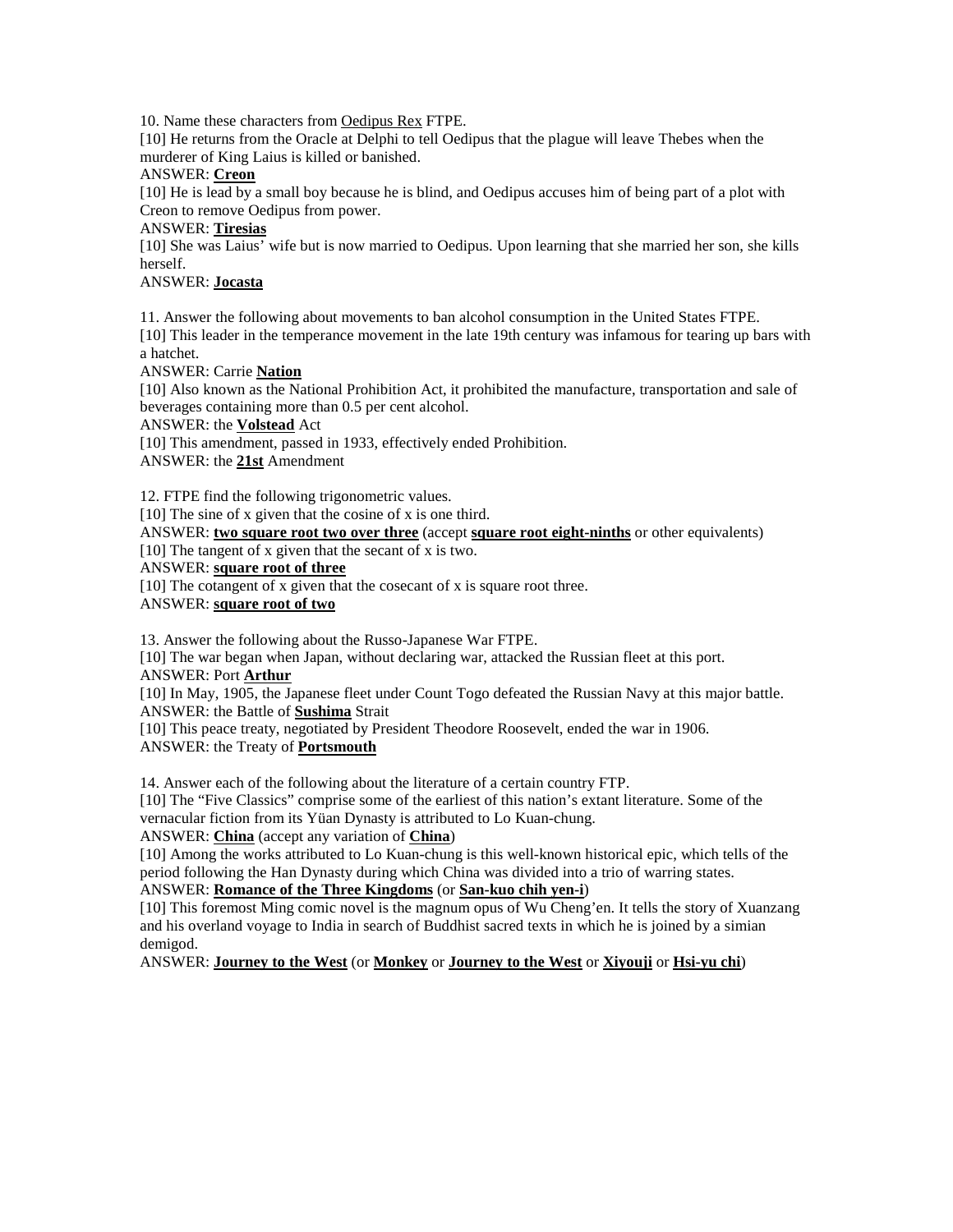15. Answer the following about a philosopher and his work FTPE.

[10] This editor of the New Testament and author of The Manuell of the Christen Knyght and The Education of a Christian Prince was the most important humanist and scholar of the northern Renaissance. ANSWER: Desiderius **Erasmus** of Rotterdam

[10] Desierius Erasmus is best known for this sardonic 1511 work in which the title female demigod claims philosophy and theology as her providence in a speech in paean to herself.

ANSWER: The **Praise of Folie** (or **Moriae encomium**)

[10] Erasmus was a great friend and close philosophical ally of this English thinker and Archbishop of Canterbury best known today as the author of Utopia.

ANSWER: St. Thomas **More**

16. Name the following books of the Old Testament FTPE.

[10] This middle member of the Pentateuch proscribes the rules of conduct for the priestly tribe. The twenty-third of its twenty-seven chapters lays-out the rules for the Jewish festivals of Passover, Pentecost, and Yom Kippur.

ANSWER: The Book of **Leviticus** (or **Wayiqra'**)

[10] The harangue of a preacher of Jerusalem, this shorter member of the Ketuvim and Megillot often begins in translation "Vanity of vanities; all is vanity."

ANSWER: The Book of **Ecclesiastes** (or **Qohelet**)

[10] This other portion of the Megillot describes the relationship of God to Israel in terms of a king's marriage of a beautiful Shulammite woman and consists of love poems.

ANSWER: **Song of Solomon** (or **Song of Songs** or **Canticle** of Canticles)

17. Name these medieval monarchs from descriptions FTPE.

[10] This French king led the Seventh and Eighth Crusades and, under his patronage the College of Sorbonne was founded.

ANSWER: **Louis IX** (or **Saint Louis**; prompt on "Louis")

[10] Victorious at the battle of Agincourt, this English king left his infant son as heir when he died in 1416. ANSWER: **Henry V** (prompt on "Henry")

[10] This successor to Henry II spent only six months of his reign in England as he was off fighting in the Crusades.

ANSWER: **Richard I** (or **Richard** the **Lion**-heart or **Richard** the **Lion**-hearted or **Richard Coeur de Lion**; prompt on "Richard")

18. Given a definition, give the Italian term used in music FTPE.

[10] Meaning "soft," it names a very common modern musical instrument.

ANSWER: **piano**

[10] This is a continuous variation of pitch from one note to another and means "slide." ANSWER: **gliss**ando

[10] This is a sequence of notes that would comprise a chord if played simultaneously. ANSWER: **arpeggio**

19. Answer the following about space travel, 5-10-5-10. [5] This Russian cosmonaut was the first man to travel in space. ANSWER: Yuri **Gagarin** [10] Name the spaceship on which Gagarin made his historic flight. ANSWER: **Vostok 1** [5] Less than a month after Gagarin's flight, this American was launched into space. ANSWER: Alan **Shepherd** [10] Name the spaceship on which Shepherd made the historic flight. ANSWER: **Mercury 3**